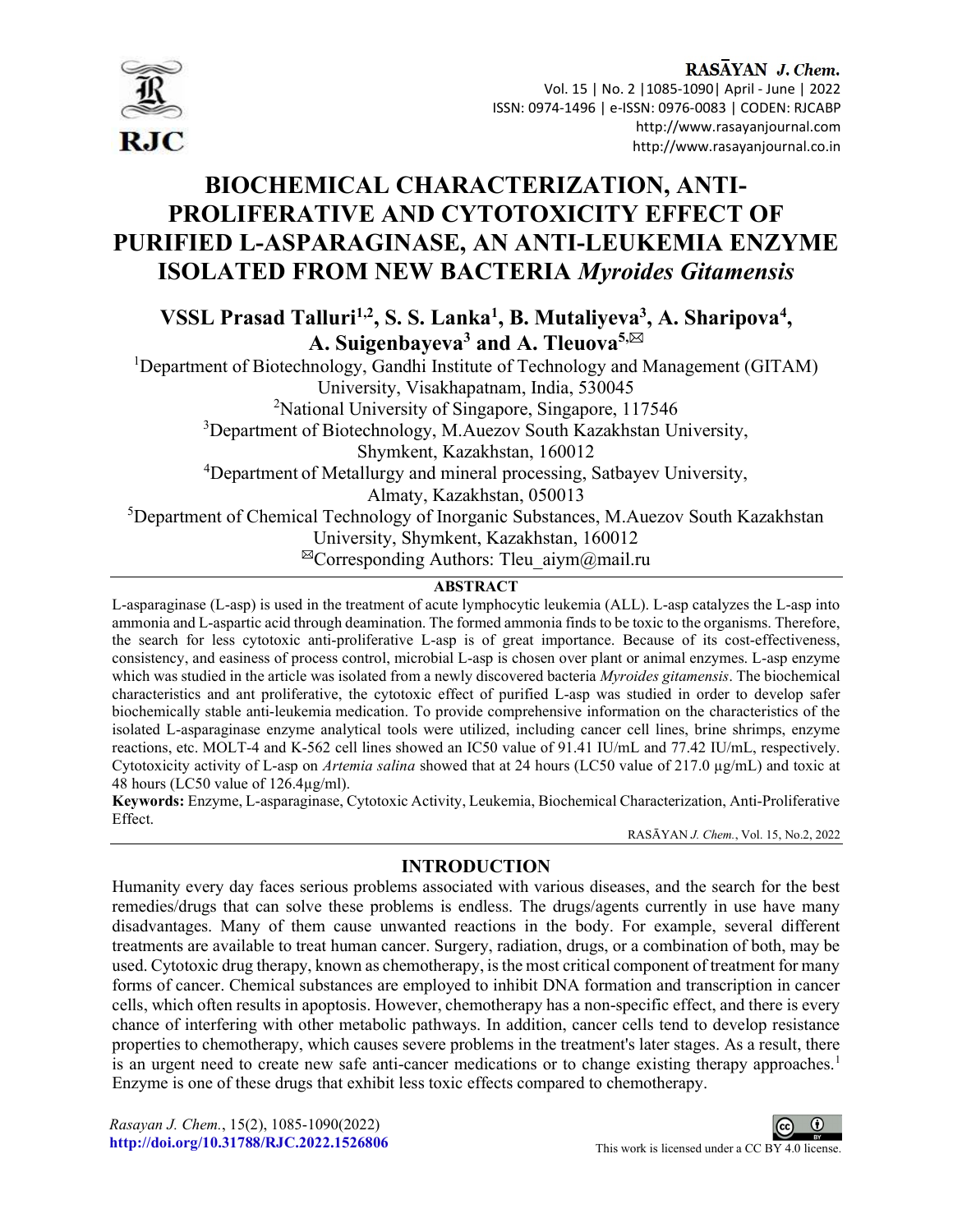# RASAYAN J. Chem.

#### Vol. 15 | No. 2 |1085-1090| April - June | 2022

Enzymes are more specific and act in a targeted manner, especially L-asparaginase (L-ASP). Since the 1950s L-asp is used in the treatment of acute lymphoblastic leukemia (ALL) and has become a critical enzyme for treating patients (especially children). L-ASP, isolated from various sources, is commonly used in combination with other chemotherapeutic agents to treat ALL.<sup>2</sup> Bacterial enzymes are currently used to treat certain types of blood cancers. To date, the most active L-asp is obtained from the bacteria E.coli and Erwinia carotovora. Nowadays they are actively used for the treatment of ALL and lymphosarcoma leukemia.<sup>3</sup> However, the commercially available L-ASP has some side effects. For example, it can lead to diabetes, anaphylaxis, pancreatitis, low cholesterol, leukopenia, and blood clotting disorders that can cause bleeding.<sup>4</sup> These side effects are thought to be due to allergic reactions. Because the body recognizes these bacterial enzymes as foreign, they trigger complicating immune responses. The use of L-asp from various sources could solve this challenge.<sup>5</sup> In this regard, attempts are being made to find L-asp from new bacterial sources with less cytotoxic effect and more stable for the treatment of ALL. Because of its costeffectiveness, consistency, and easiness of process control, microbial L-asp is preferable compared to plant or animal L-asp.<sup>6</sup> Bacteria are easy to grow in any geographic location, easy to manipulate genetically and extract compounds, unlike plants. Bacterial L-ASP is relatively more stable than the corresponding plantderived enzymes. The L-asp to be studied in this research was extracted from a new source of bacteria, Myroides gitamensis, which was discovered in the soil of a slaughterhouse in India by our co-authors at GITAM University. They discovered bacteria Myroides gitamensis is included in the National Centre for Biotechnological Information (NCBI), as well as in various banks of microbial culture collections.<sup>7,8</sup> Previously, L-asp was isolated from novel bacterial species Myroides gitamensis from different soil samples of Visakhapatnam, India, the bacteria Myroides gitamensis was characterized from morphological, biochemical, phenotypic points of view, potentially low-cost production of L-asp by solid-state fermentation via response surface methodology (RSM) and purification was carried out.<sup>9-11</sup> The goal of this research was to develop a less toxic biochemically stable anti-leukemia drug. For this purpose, the purified L-asp used was extracted from the *Myroides gitamensis* to study biochemical characteristics and the antiproliferative, the cytotoxic effect of L-asp. Thus, this research will develop improved treatments for blood cancers and assess the toxic effect of purified L-asp from new novel bacteria.

#### EXPERIMENTAL

In the process of work, to study the biochemical stability and activity of L-asp isolated from Myroides gitamensis bacteria, the effect of different parameters such as the influence of pH, temperature, various metal ions, surfactants, and chelators on the main characteristics of L-asp enzyme were studied, enzyme kinetics were studied using the enzymatic reactions, i.e. Michaelis-Menten constant (Km) and the maximum reaction rate (Vmax), using the Lineweaver-Berk graph by studying the effect of L-asp amino acid concentration (substrate) on L-asp activity. The antiproliferative activity of the L-asp enzyme was studied using two different cancer cell lines of human acute T-lymphoblastic leukemia (MOLT-4) and myelogenous leukemia (K-562); also the lethal concentration (LC50) of L-asp was determined using Artemia Salina (Brine shrimp) to study the cytotoxic effect of L-asp enzyme. A detailed description of the methods used is given in the Supplementary Materials.

#### RESULTS AND DISCUSSION

#### Biochemical Characterization of L-asp

#### Determination of Optimum pH and Stability of the Purified L-asp

Figure-1 shows that the optimum activity of the enzyme was at pH 8.0. The enzyme showed stability over a pH range of 6 to 8 at both 3 and 5 h of the incubation period (Fig.-2). Similar results were observed by Krishnan and Chandra with an optimal pH of 8.0 for the L-asp produced by Bacillus licheniformis CUMC305. 12

#### Optimum Temperature for the Purified Enzyme

Figure-3 shows the dependence activity of L-asp on temperature. The L-asp exhibited maximum activity in the temperature range from 30°C to 50°C and an optimum activity at 40°C. The thermo-stability of the purified L-asp is presented in Fig.-4. The purified L-asp remained at 100% of its activity at 40°C for 2-3

1086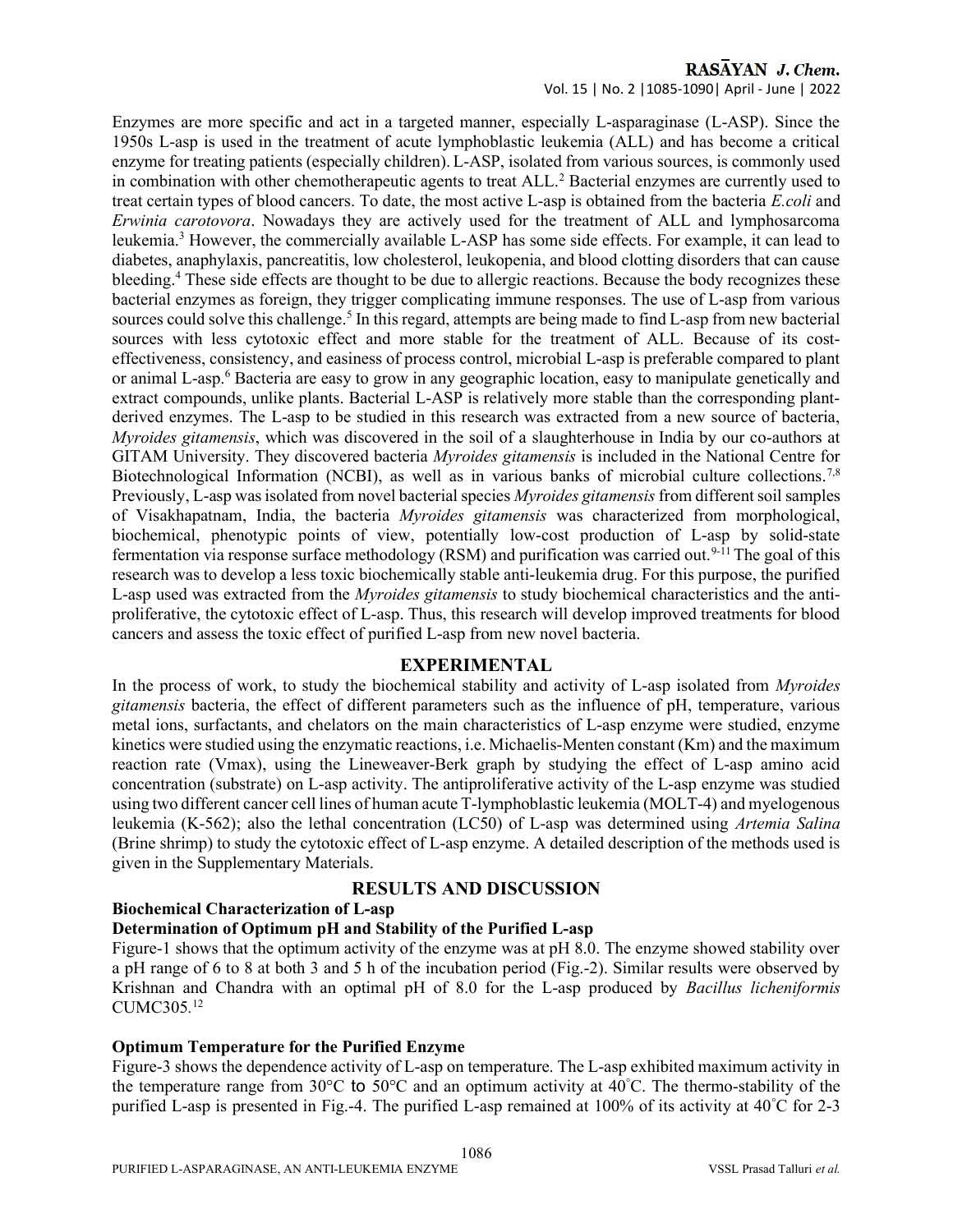hrs. On incubation of enzyme at 60°C and 70°C, the activity was decreased to 50% and 40% respectively within 5 min and on further incubation, a significant decrease in activity was observed.



Fig.-4: Effect of Temperature on Stability of Purified L-asp

#### Metal ions Effect on the Purified L-asp

The influence of metal ions on the L-asp activity was depicted in Fig.-5. It was observed that the activity of L-asp was increased by divalent metal ions.  $Na^+$ ,  $Ca^{+2}$ , and  $Fe^{+2}$  by 38%, 26%, and 24% respectively,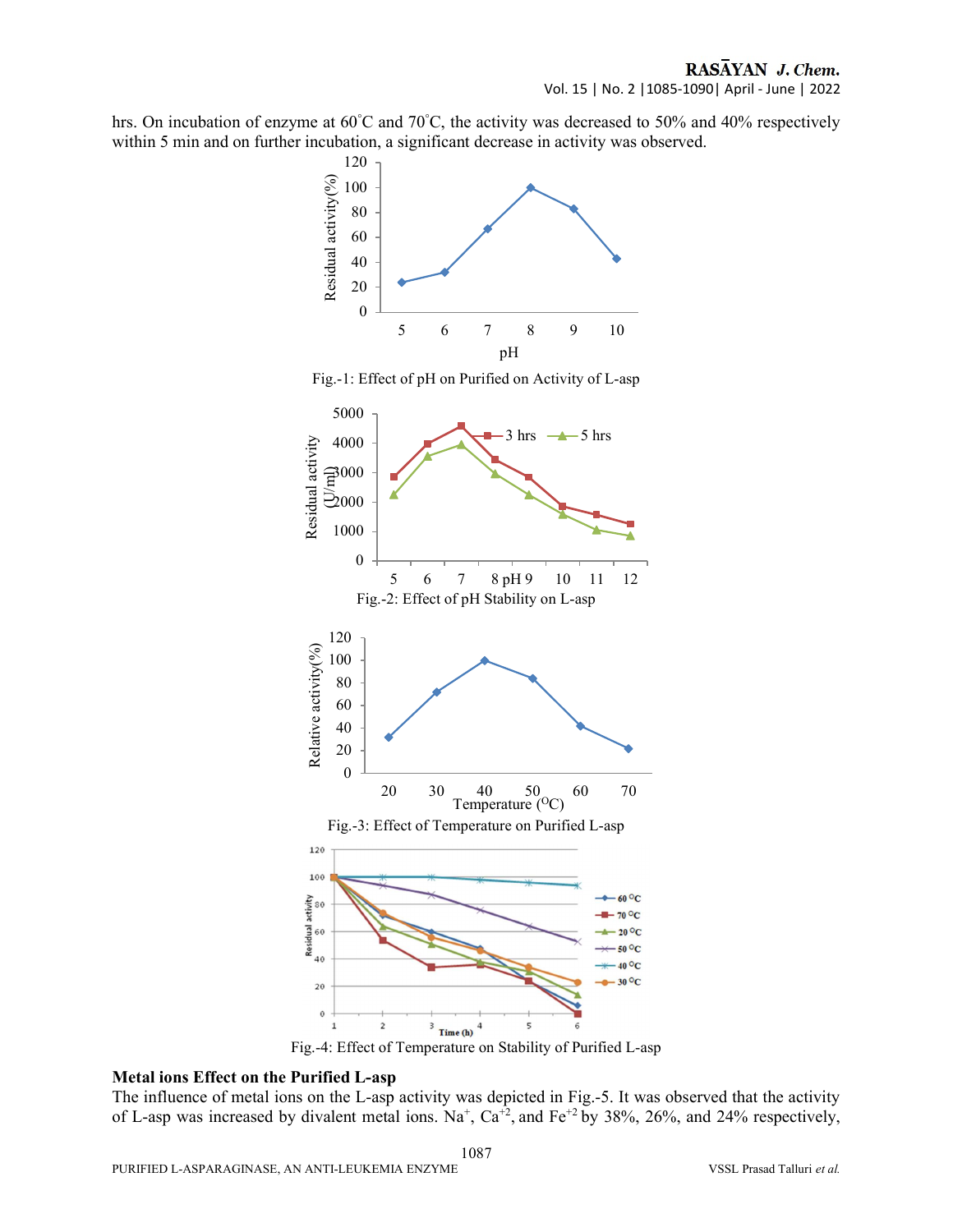whereas  $Hg^{+2}$ ,  $Mg^{+2}$ ,  $Zn^{+2}$  inhibited the activity of L-asp by 68%, 48%, 26%, 24% and 6% respectively. A similar effect of metal ions on the activity of L-asp from Staphylococcus MGM1 was reported.<sup>13,14</sup>



Fig.-5: Effect of Metal ions on L-asp Activity

#### The Chelators and Surfactant's Effect on the Purified L-asp

The chelators' influence on the L-asp activity is shown in Fig.-6. L-asp activity was enhanced by Tween-20 and β-ME by 36% and 18% respectively. Whereas urea, EDTA, and SDS have shown to decrease the L-asp activity by 68%, 66%, and 44% respectively. Authors reported similar results, where it was shown that EDTA and SDS repressed the production of L-asp in Fusarium brachygibbosum.<sup>15</sup>



Fig.-6: Chelators and Surfactant's Effect on L-asp Activity

#### Study of L-asp Enzyme Kinetics

#### Effect of Substrate Concentration on Purified L-asp

The effect of varying concentrations of L-asparagine on the velocity of L-asp demonstrated a typical hyperbolic saturation curve. The values of  $K_m$  and  $V_{max}$  of the L-asp from *Myroides gitamensis* BSH-3<sup>T</sup> using L-asparagine as substrate was found to be 5.26 mg and 12.5 IU/mg respectively (Fig.-7). Senthil and Selvam reported that  $K_m$  and  $V_{max}$  of L-asp of *Streptomyces* sps were 0.0598 and 3.5478 IU/  $\mu$ g respectively.<sup>16</sup>



Fig.-7: Substrate Concentration Effect on L-asp Activity to Determine Km by Lineweaver-Burk Anti-Proliferating Activity of L-asp from *Myroides gitamensis* BSH- $3<sup>T</sup>$ 

Both MOLT-4 and K-562 cell growth inhibition increases with the increased dosage of L-asparaginase. MOLT-4 and K-562 cell lines demonstrated an IC50 value of 91.41 IU/mL and 77.42 IU/mL, respectively (Fig.-8). The growth inhibition rate of K-562 cells was slightly higher than MOLT-4 cells at the same dosage of the enzyme. At 100 IU/mL of L-ASP the growth of inhibition for MOLT-4 was 64.4% and for K-562 was 79.4%. These results show that L-asp can be utilized as a potential anti-proliferative drug.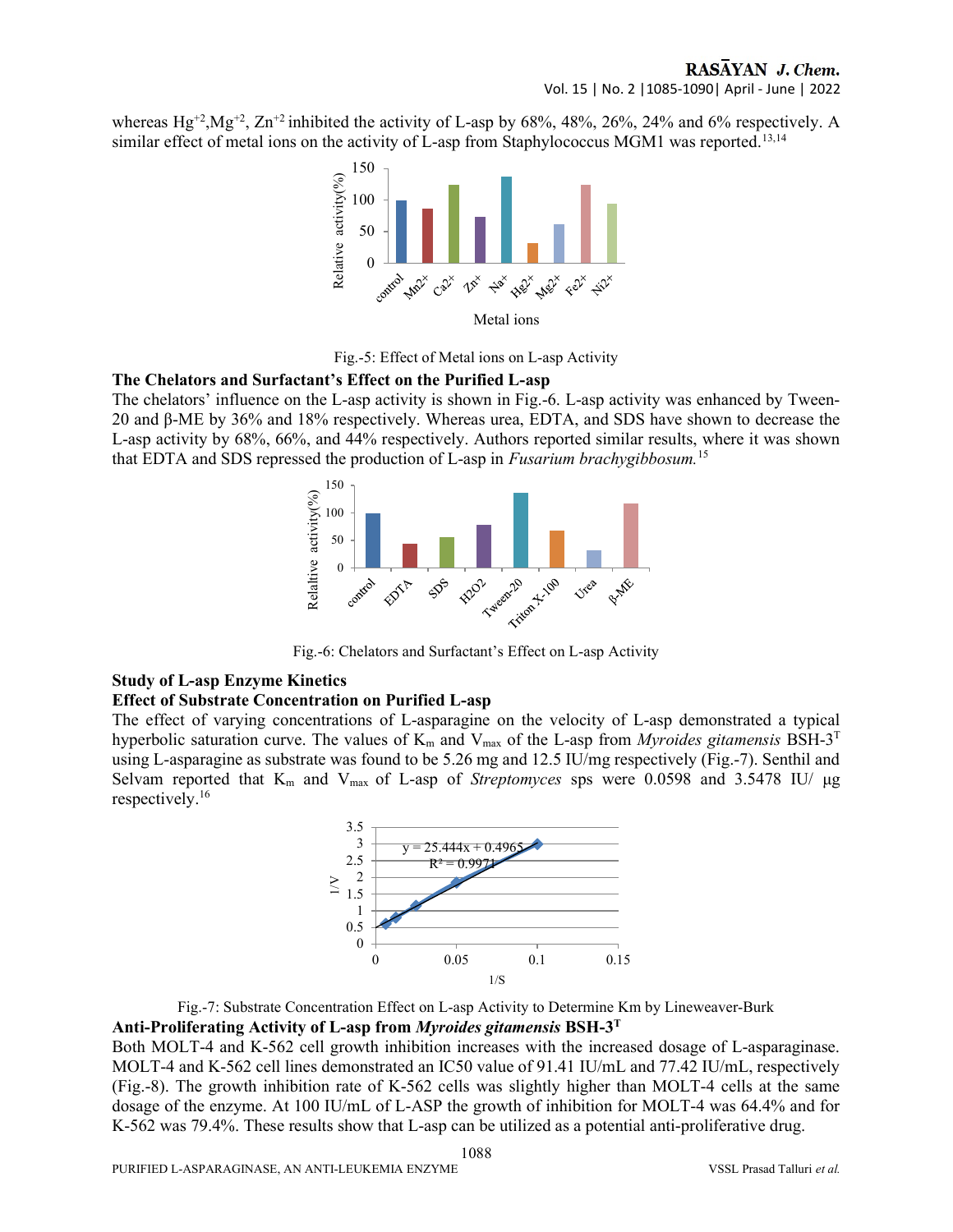

Fig.-8: L-asp Effect on MOLT-4 (blue) and K-562 (red) Cell Lines

Cytotoxicity Activity of L-asp Purified from Myroides gitamensis BSH-3<sup>T</sup>

The data presented in Table-1 shows that L-asparaginase has cytotoxicity on brine shrimp nauplii. Lasparaginase exhibited a cytotoxic effect when the concentration increases from  $50\mu\text{g/mL}$  to  $300\mu\text{g/mL}$ . LC50 value of L- asparaginase was  $217.0\mu\text{g/mL}$  at 24 h is moderately cytotoxic, whereas, at 48 h, LC 50 is 126.5 µg/mL. The effect of cyclophosphosphamide (positive control) on the growth of brine shrimp nauplii at 24 and 48 h incubation is shown in Table-2. Cyclophosphamide is a cytostatic anti-tumor chemotherapy drug. The LC50 value of cyclophosphamide was 78.2µg/ml at 24 h and 69.8µg/ml at 48 h. It clearly shows that cyclophosphosphamide was more toxic than L-asparaginase at both incubation periods. Thus, the experimental results show that the cytotoxicity activity of L-asparaginase on Brine shrimp (*Artemia salina*) shows that the enzyme was moderately toxic at 24 hours (LC 50 value of 217.0 $\mu$ g/mL) and toxic at 48 hours (LC 50 value of 126.4µg/ml).

Table-1: Mortality Percentage of Brine Shrimp Nauplii at 24 hr and 48 hrs Incubation with L-asparaginase

| # | $\mu$ g/mL | Mortality, % |                |
|---|------------|--------------|----------------|
|   |            | 24 h         | 48 h           |
|   | 50         |              | 24             |
|   | 100        | 13           |                |
| 3 | 150        | 18           | 31<br>45<br>64 |
|   | 200        | 27           |                |
|   | 250        | 52           | 81             |
|   | 300        | 93           | 93             |

Table-2: Mortality Percentage of Brine Shrimp Nauplii at 24 hr and 48 hr Incubation with Cyclophosphamide

| No. | $\mu$ g/mL | Mortality, % |      |
|-----|------------|--------------|------|
|     |            | 24 h         | 48 h |
|     | 20         |              | 10   |
|     | 40         | 16           | 19   |
|     | 60         | 36           |      |
|     | 80         | 53           |      |
|     | 100        | 65           | 76   |
|     | 120        | Q٩           |      |

#### **CONCLUSION**

In the present research, the purified L-asp used was extracted from the *Myroides gitamensis* to study biochemical characteristics and anti-proliferative, the cytotoxic effect of L-asp to develop the less toxic biochemically stable anti-leukemia drug. Thus, this research will develop improved treatments for blood cancers and assess the toxic effect of purified L-asp from new novel bacteria.

## ACKNOWLEDGMENT

The research was funded by the Science Committee of the Ministry of Education and Science of the Republic of Kazakhstan (Grant No. АР09561846).

## **REFERENCES**

1. G. Mahanthesha, T. Suresh, T. R. R. Naik, Rasayan Journal of Chemistry, 15(1), 155(2022), http://dx.doi.org/10.31788/RJC.2022.1516577